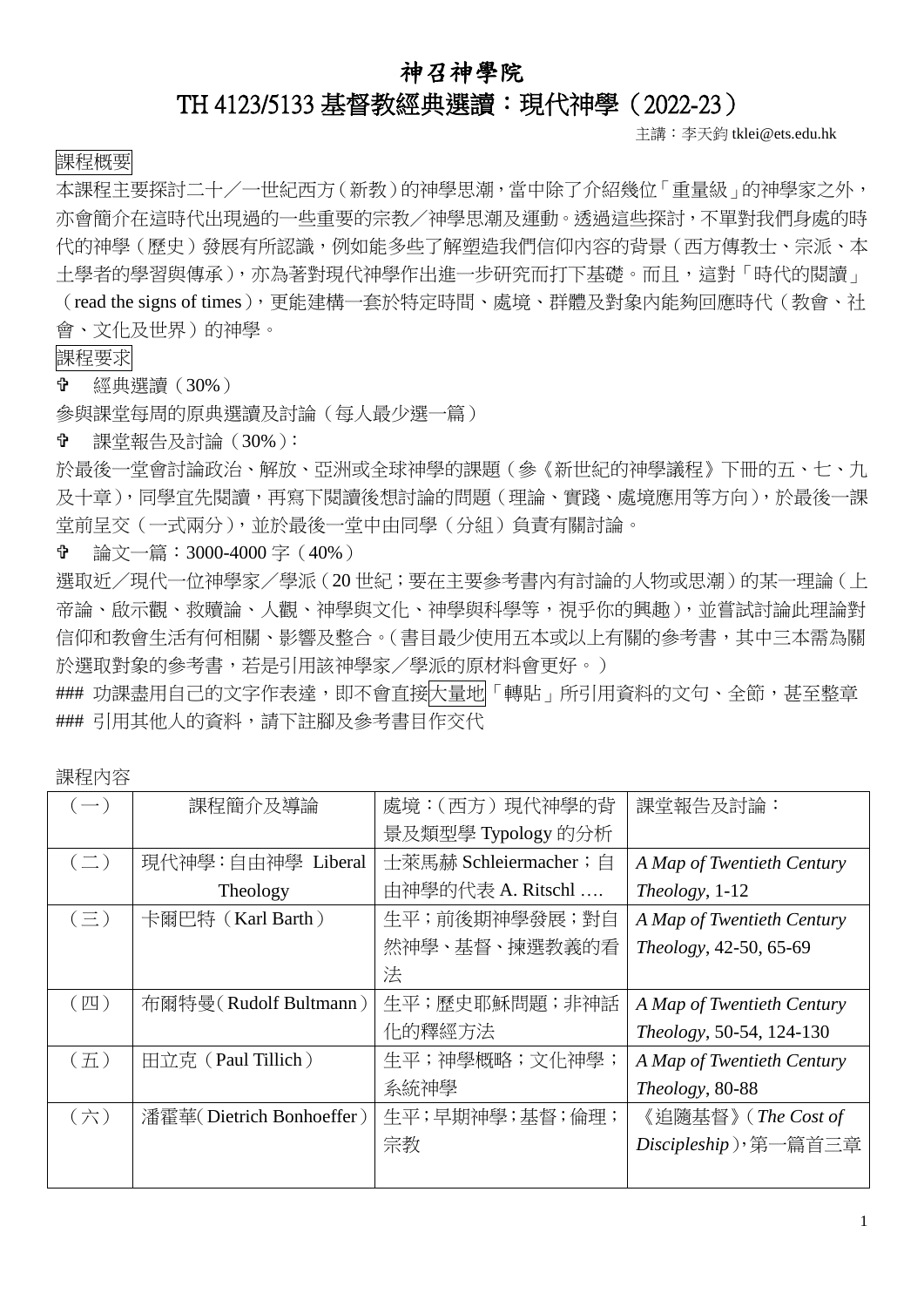| $(\pm)$        | 基要派、福音派              | 歷史發展;信仰特點;神學;            | A Map of Twentieth Century |
|----------------|----------------------|--------------------------|----------------------------|
|                | 五旬節派與靈恩的神學           | 聖靈神學                     | Theology, 377-382          |
| $(\Lambda)$    | 潘寧博與莫特曼              | 生平;神學發展;終末論;三            | A Map of Twentieth Century |
|                | (Pannenberg and      | 一論                       | Theology, 160-167          |
|                | Moltmann)            |                          |                            |
| $(\nexists L)$ | 現代:天主教及東正教神學         | 歷史發展;信仰特點;神學             | 《二十世紀天主教神學                 |
|                |                      |                          | 家》,頁 295-322;《東正教會         |
|                |                      |                          | 導論》,頁 197-209              |
| $(+)$          | 基督宗教的未來(The Future   | 基督宗教未來的發展 - -A           | 《基督教的未來》2,3,5 章,           |
|                | of Christianity)     | Sociological Perspective | 頁 35-96, 131-156           |
| $(+-)$         | 文化及處境神學 1            | 後現代的理解;後現代神學:            | Readings in Modern         |
|                | 後現代神學                | 解構/建構                    | Theology, 225-235/         |
|                |                      | 後正統:後自由、激進正統             | 《現代神學家》第三十章                |
| $(+\equiv)$    | 文化及處境神學 2            | 電影、音樂的文化神學               | 〈普及文化與基督信仰的糾               |
|                | 神學與流行文化              |                          | 纏〉及《現代神學家》第三               |
|                | Theology and Popular |                          | 十四章                        |
|                | Culture              |                          |                            |
| $(+\equiv)$    | 討論:處境性神學             | 討論:政治 (立場) 或 解放          | Readings in Modern         |
|                |                      | (事件)神學亞洲 (地區)或           | Theology,                  |
|                |                      | 普世 (全球) 神學               | 317-328 / Harvey Cox 頁     |
|                |                      |                          | 101-127 / 《現代神學家》          |
|                |                      |                          | 相關章節                       |

 原典選讀:於每次課堂的最後 30-45 分鐘內進行(除第 1、12 及 13 次課堂之外),主要目的是一 同閱讀及討論選讀的文章(每篇由數頁至二十頁左右)。 主要選用書:

- 1. Braaten, Carl E. and Robert W. Jenson, eds., *A Map of Twentieth Century Theology: Readings from Karl Barth to Radical Pluralism*. Minneapolis: Fortress Press, 1995.
- 2. Gill, Robin. *Readings in Modern Theology: Britain and America*. Nashville: Abingdon Press, 1995.
- 3. Ford, David F. and Rachel Muers, eds. *The Modern Theologians: An Introduction to Christian Theology Since 1918*, 3rd ed. Malden, MA /Oxford: Blackwell, 2005. (中譯本為第二版的翻譯: 福特編;董江陽、陳佐人譯:《現代神學家:二十世紀基督教神學導論》。香港 : 道風書社, 2005。)
- **4.** McGrath, Alister E. *The Future of Christianity.* Oxford: Blackwell, 2002. (中譯本:麥格夫著;董江陽譯:《基 督教的未來》。香港:基道,2005。)

其他主要參考書:

- Grenz, Stanley and Roger E. Olson. *20th Century theology: God & the World in a Transitional Age*. Carlisle: Paternoster, 1992.(中譯本:葛倫斯、奧爾森合著;劉良淑、任孝琦合譯:《二十世紀神學評論》。 台北:校園,1998。)
- Kristiansen, Staale Johannes and Svein Rise, eds. *Key Theological Thinkers: From Modern to Postmodern*. Farnham: Ashgate, 2013.
- Louth, Andrew. *Modern Orthodox Thinkers: From the Philokalia to the Present*. London: SPCK, 2015.